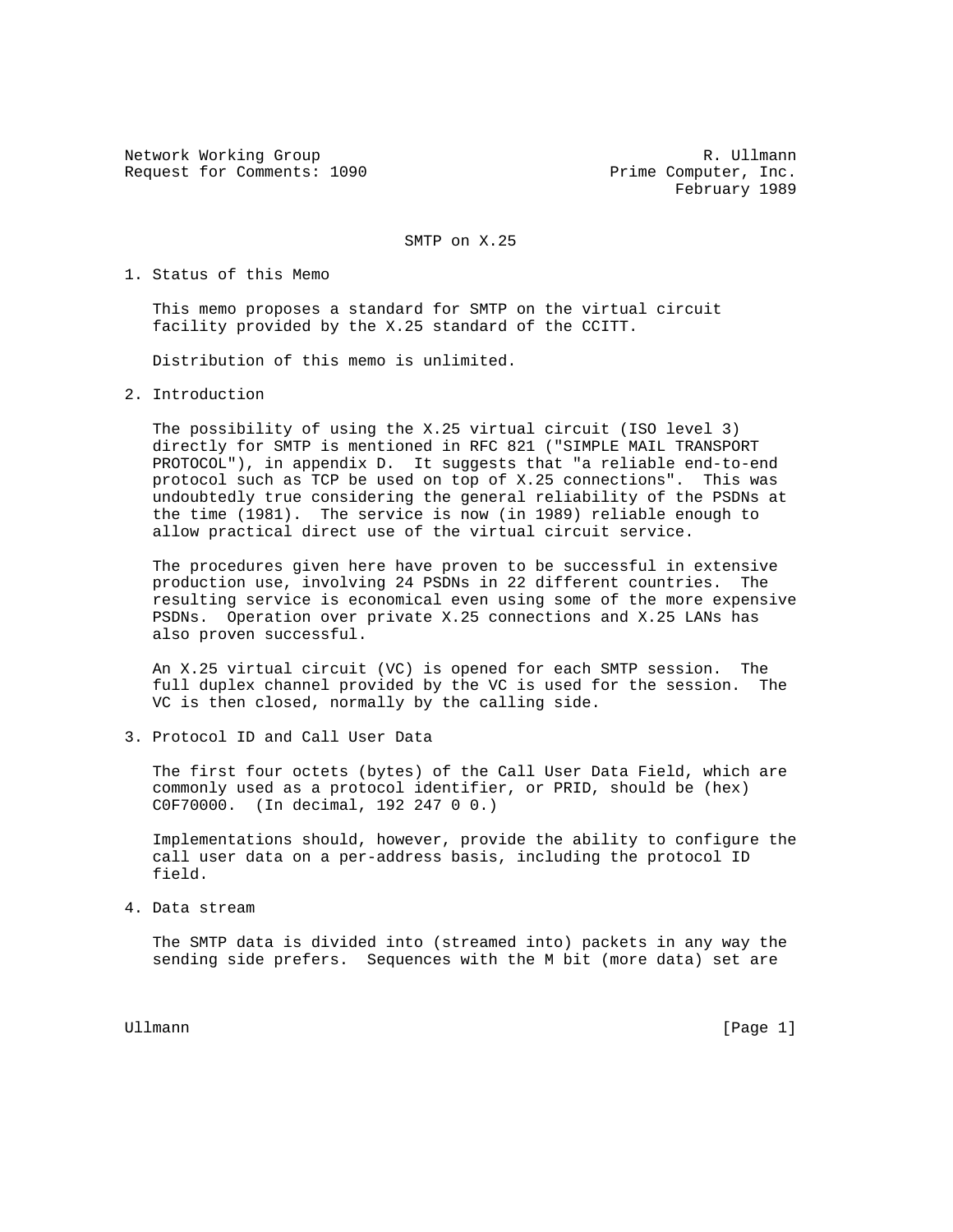encouraged, and may be up to 2048 bytes in total length.

 It is recommended that SMTP commands and responses be sent as single packets, or single more-data sequences, if only to facilitate debugging the protocol. This is not a requirement.

5. Qualified data

 Packets with the Q bit set and interrupt packets are not used, and should be ignored if received.

6. Circuit resets

 If a level 3 circuit reset is received, the VC should be cleared, and the SMTP connection attempted again. The retry may be after some delay, and may be with different call facilities.

7. Call facilities

 Any negotiable features selected by the X.25 call request facilities field may be used. Implementations should provide the ability to specify facilities for each called address.

8. Character code

 The character code used on X.25 is the full ASCII-8 code, with no escapes or modifications. Lines are terminated by CRLF (13 10 decimal). Implementations should, if possible, recognize lines terminated only by LF (10 decimal).

9. Closing the connection

 Unlike TCP, X.25 does not provide for synchronous delivery of data in transit when a clear request is in progress; any packets in transit are discarded when the VC is cleared. Therefore, on X.25, the SMTP session layer is closed by the calling side when the Service Closing message is received, either in response to a QUIT command, or because the service must shut down.

10. Timeouts

 SMTP does not normally provide for timing out a session. On X.25, the following has proven to be effective:

10.1. call request

 If a call accept is not received within 100 seconds, or the Service Ready message is not received within (another) 120

Ullmann [Page 2]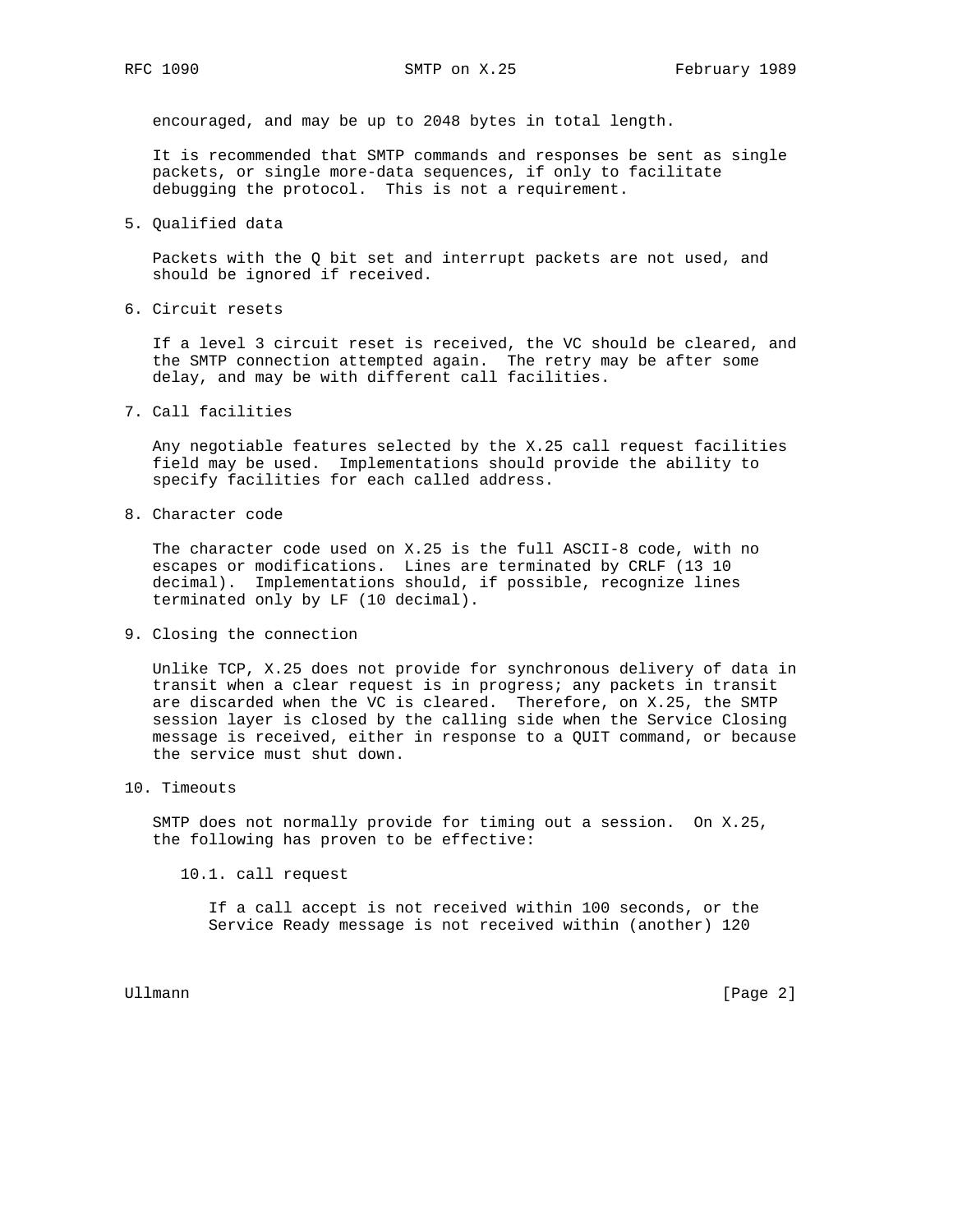seconds, the call should be cleared and retried later.

10.2. established

 After the protocol session is established, the circuit should be cleared if no response is received for 10 minutes.

10.3. closing

 After the QUIT command is issued, the timeout should be shortened to 20 seconds. This will sometimes cause an ungraceful exit, but this will not affect the SMTP transactions already completed.

10.4. clearing

 When the X.25 Clear Request packet has been sent, the VC should be timed out in accordance with the X.25 protocol specification.

11. Other features

 Other features of X.25, such as permanent virtual circuits and D bit selection, are not used.

## References

- [1] Postel, J., "Simple Mail Transfer Protocol", RFC 821, USC Information Sciences Institute, August 1982.
- [2] CCITT Recommendation X.25, "Interface Between Data Terminal Equipment (DTE) and Data Circuit-Terminating Equipment (DCE) for Terminals Operating in the Packet Mode and Connected to Public Data Networks by Dedicated Circuit", International Telegraph and Telephone Consultative Committee, Fascicle VIII.3, Geneva, 1976; amended at Geneva, 1980 and Malaga-Torremolinos, 1984. ("Red Book")

Author's Address

 Robert Ullmann 23A-32 Prime Computer, Inc. Technology Drive Milford, MA 01757 Phone: +1 508 478 8600 x1736 Email: Ariel@Relay.Prime.COM

Ullmann [Page 3]